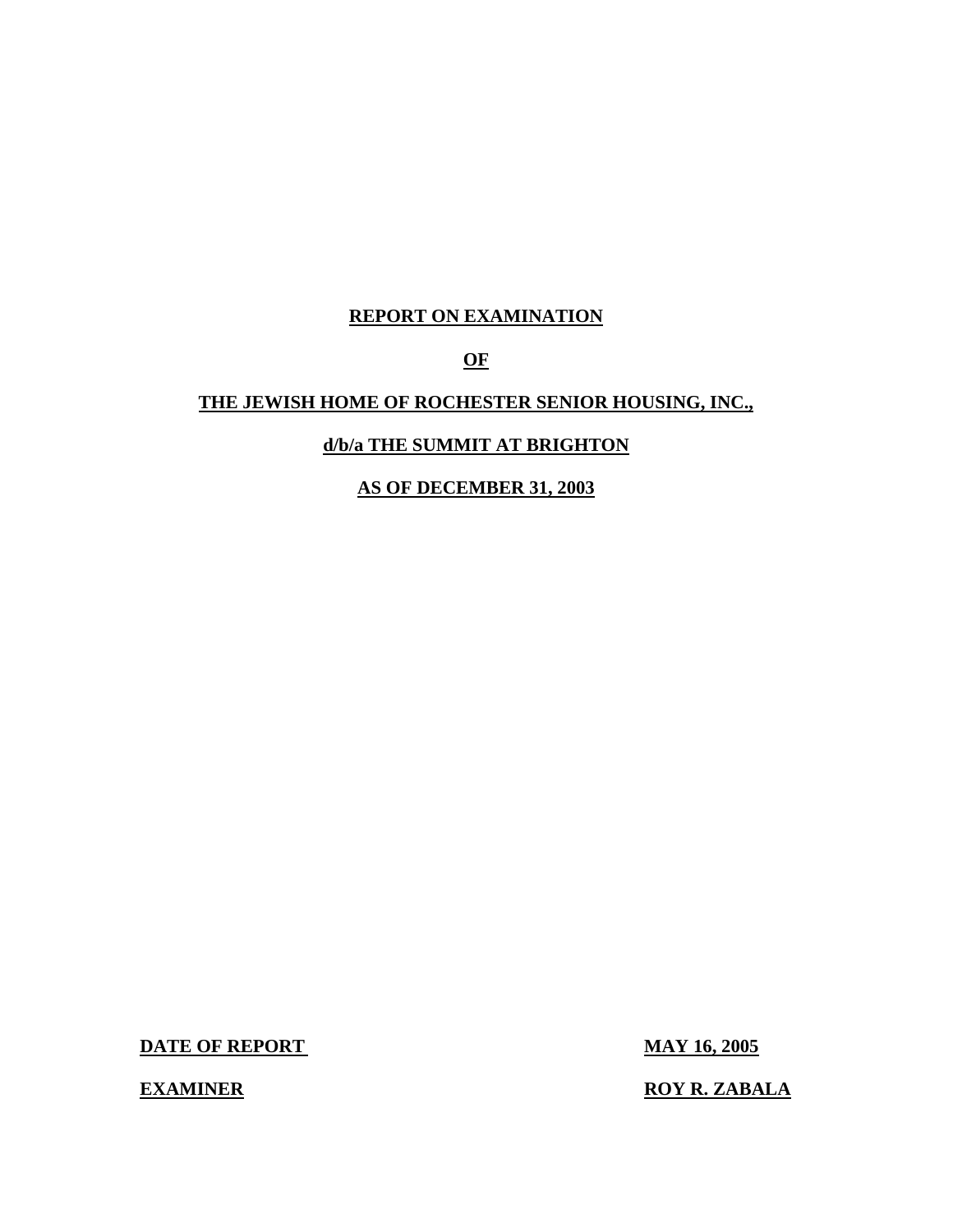## **TABLE OF CONTENTS**

| <b>ITEM NO.</b> |                                                                                                                                                   | PAGE NO.                    |
|-----------------|---------------------------------------------------------------------------------------------------------------------------------------------------|-----------------------------|
| 1.              | Scope of the Examination                                                                                                                          | $\overline{2}$              |
| 2.              | Description of the Community                                                                                                                      | 3                           |
|                 | A. Management<br>B. Holding Company System<br>C. Occupancy Rate<br>D. Disaster Recovery Plan<br>E. Custodial Agreement<br>F. Accounts and Records | 5<br>7<br>9<br>9<br>9<br>11 |
| 3.              | <b>Financial Statements</b>                                                                                                                       | 12                          |
| 4.              | <b>Market Conduct Review</b>                                                                                                                      | 14                          |
| 5.              | Compliance with Prior Report on Examination                                                                                                       | 15                          |
| 6.              | Summary of Comments and Recommendations                                                                                                           | 16                          |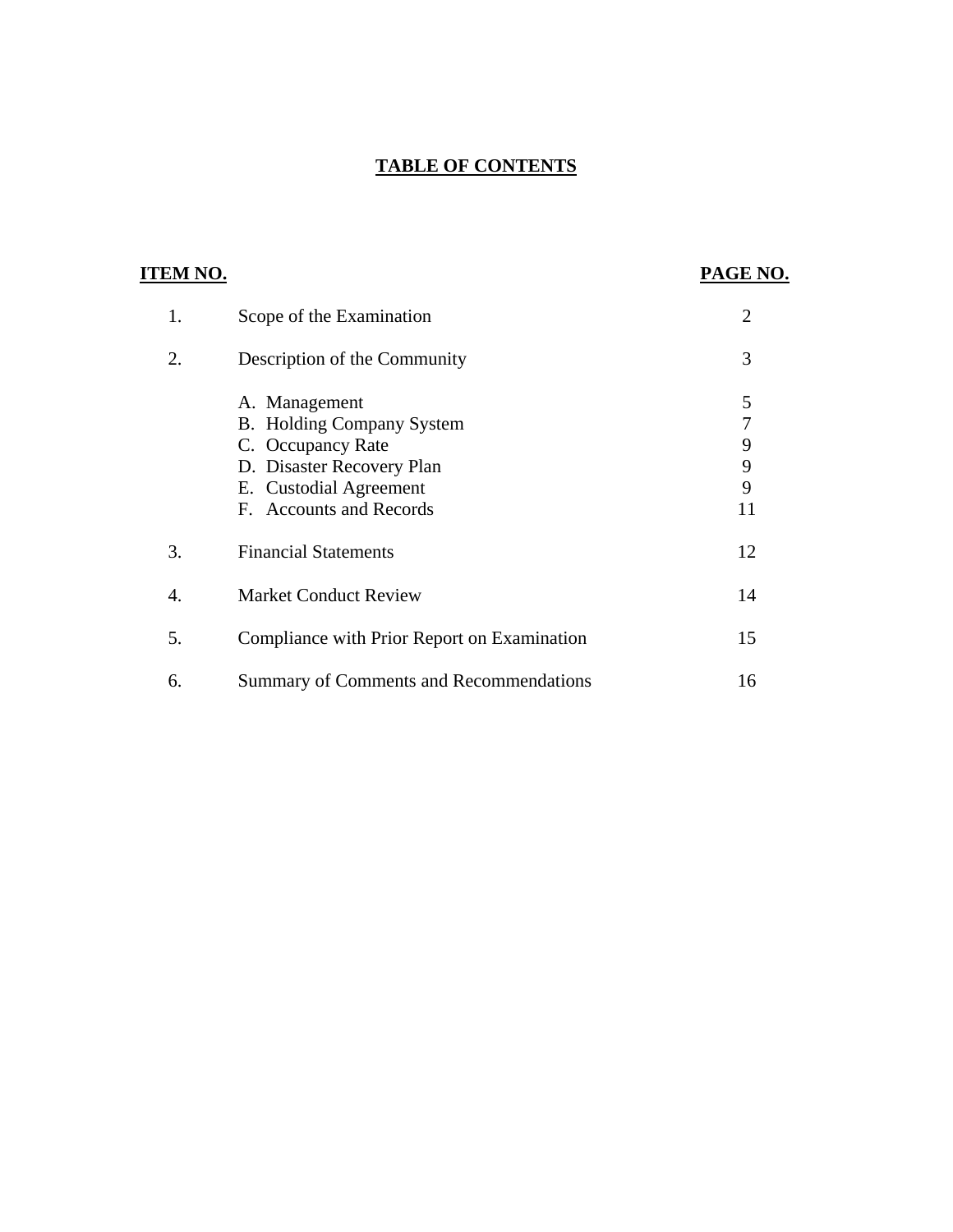

STATE OF NEW YORK INSURANCE DEPARTMENT 25 BEAVER STREET NEW YORK, NEW YORK 10004

Governor George E. Pataki Howard Mills and the Control of the Control of the Control of the Control of the Control of the Control of the Control of the Control of the Control of the Control of the Control of the Control of the Cont

Superintendent

May 16, 2005

Honorable Howard Mills Superintendent of Insurance Albany, New York 12257

Sir:

Pursuant to the requirements of the New York Insurance Law and New York Public Health Law and in compliance with the instructions contained in Appointment Number 22335, dated March 11, 2005 attached hereto, I have made an examination into the condition and affairs of The Jewish Home of Rochester Senior Housing, Inc. d/b/a The Summit at Brighton, as of December 31, 2003 and submit the following report thereon. The Summit at Brighton is a not-for-profit Continuing Care Retirement

 Community licensed pursuant to the provisions of Article 46 of the Public Health Law. Wherever the designations "the Community" or "Summit" appear herein without qualification, they should be understood to indicate the Jewish Home of Rochester Senior Housing, Inc. The examination was conducted at the offices of the Community at 2000 Summit Circle Drive, Rochester, NY 14618.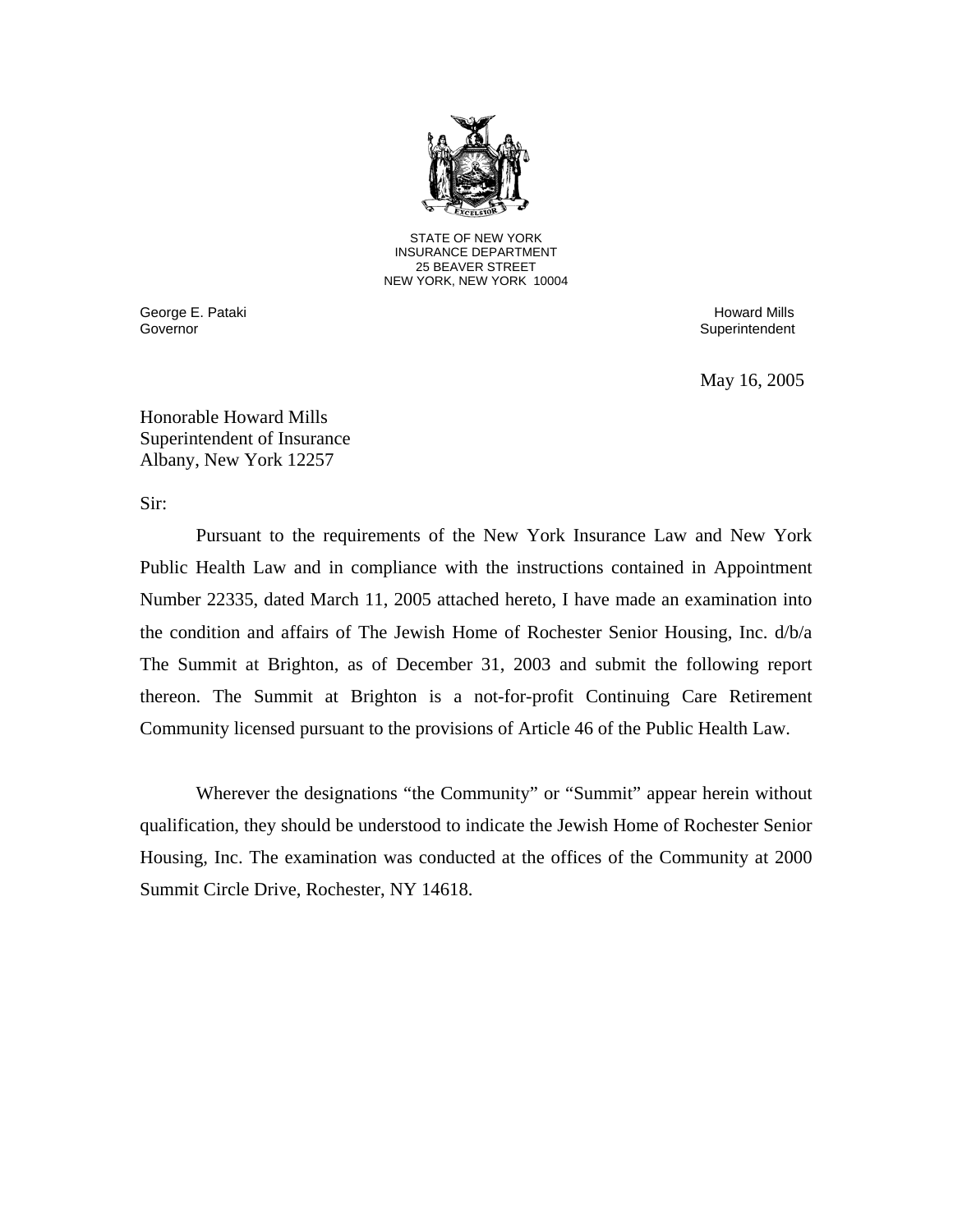#### **1. SCOPE OF THE EXAMINATION**

<span id="page-3-0"></span>The Community was formed in April, 1995. The previous examination was conducted as of December 31, 2000. This examination covered the period from January 1, 2001 through December 31, 2003. Transactions occurring subsequent to this period were reviewed where deemed appropriate by the examiner.

The examination comprised a complete verification of assets and liabilities as of December 31, 2003 in accordance with Generally Accepted Accounting Principles (GAAP), as modified by the Department pursuant to Insurance Department Regulation 140 {11NYCRR350}, a review of income and disbursements deemed necessary to accomplish such verification, and utilized, to the extent considered appropriate, work performed by the Community's independent certified public accountants. A review was also made of the following items:

> Community Documents Growth of the Community Financial Documents Board of Directors meeting minutes Market Conduct

This report on examination is confined to financial statements and comments on those matters that involve departures from laws, regulations or rules, or which are deemed to require explanation or description.

Representatives of the New York Insurance Department and the New York Department of Health conducted a site survey of the Community's facility on October 19, 2004 pursuant to Section 4610 of the New York Public Health Law.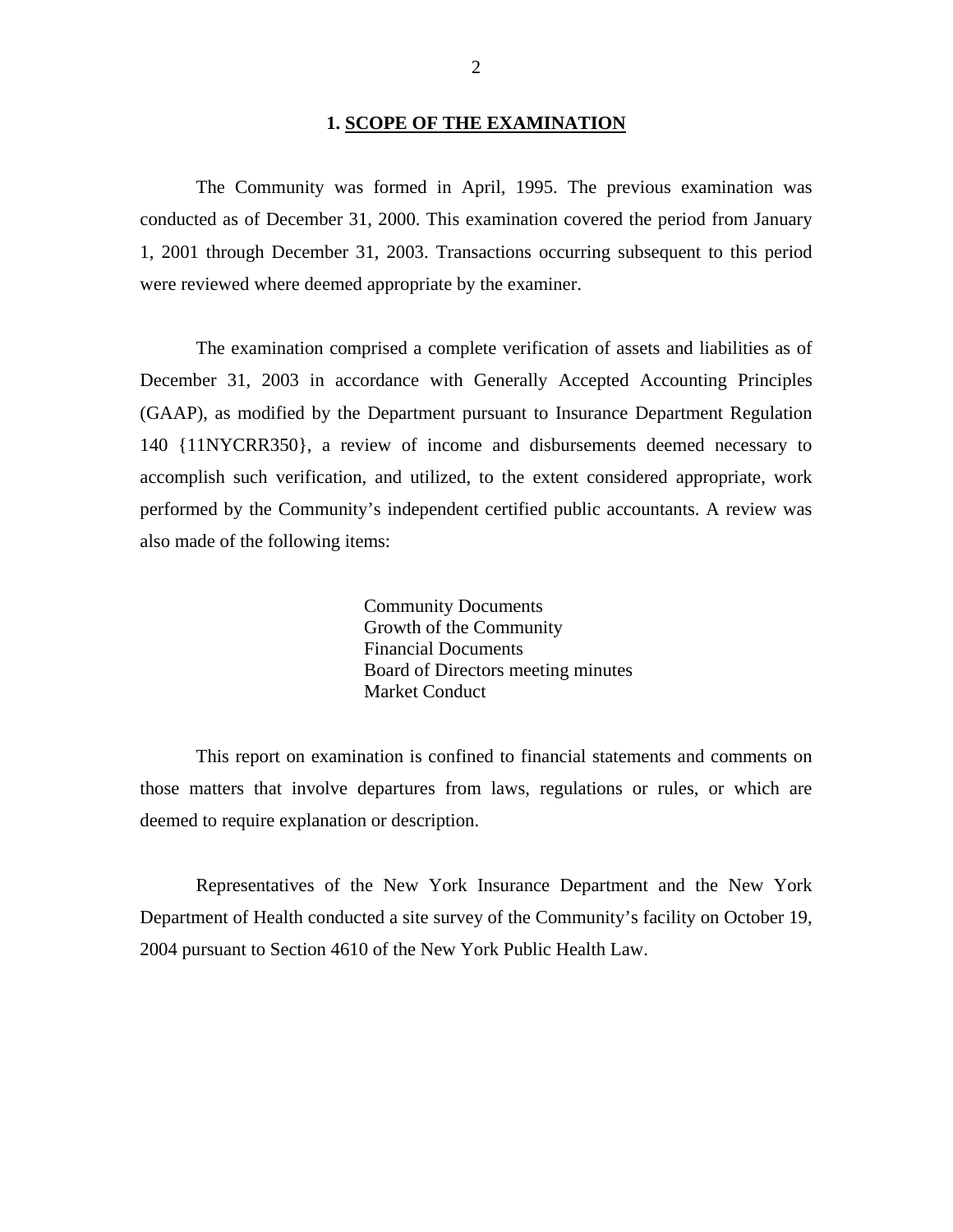#### **2. DESCRIPTION OF THE COMMUNITY**

<span id="page-4-0"></span>Summit is a Continuing Care Retirement Community as defined under Article 46 of the New York State Public Health Law, and has received a Certificate of Authority from the New York State Continuing Care Retirement Community Council effective June 5, 1996. The Community commenced operations on May 17, 1998.

Summit was designed to accommodate residents age 62 and older in independent living units. Each of the ninety-three (93) Summit units (apartments) has a kitchen, and each has emergency call systems and other safety features. The summit facilities include such common areas as dining rooms, lounges, a health club, a beauty/barber shop, library, auditorium, and administrative areas. In addition, Summit residents have access to the sixty (60) unit enriched housing (assisted living) facility, Jewish Home of Rochester Enriched Housing, Inc. ("Enriched Housing") and full time skilled nursing care at the Jewish Home of Rochester ("Jewish Home").

In exchange for an entrance fee and a monthly maintenance charge, the Community provides lifetime residence at Summit. The amount of the monthly fees is dependent on the type of apartment and type of contract.

Two different contract options are available for residents, both offering the lifetime right to live at Summit at Brighton. Each contract also permits, if medically necessary, residents to transfer to more intensive care at either the Enriched Housing or the Jewish Home facilities, although the monthly rate charged and permitted term of stay differs by contract.

#### Type A Life Care Contract

In addition to the residential services, when medically necessary, residents may receive skilled nursing home services at the Jewish Home or assistance with the activities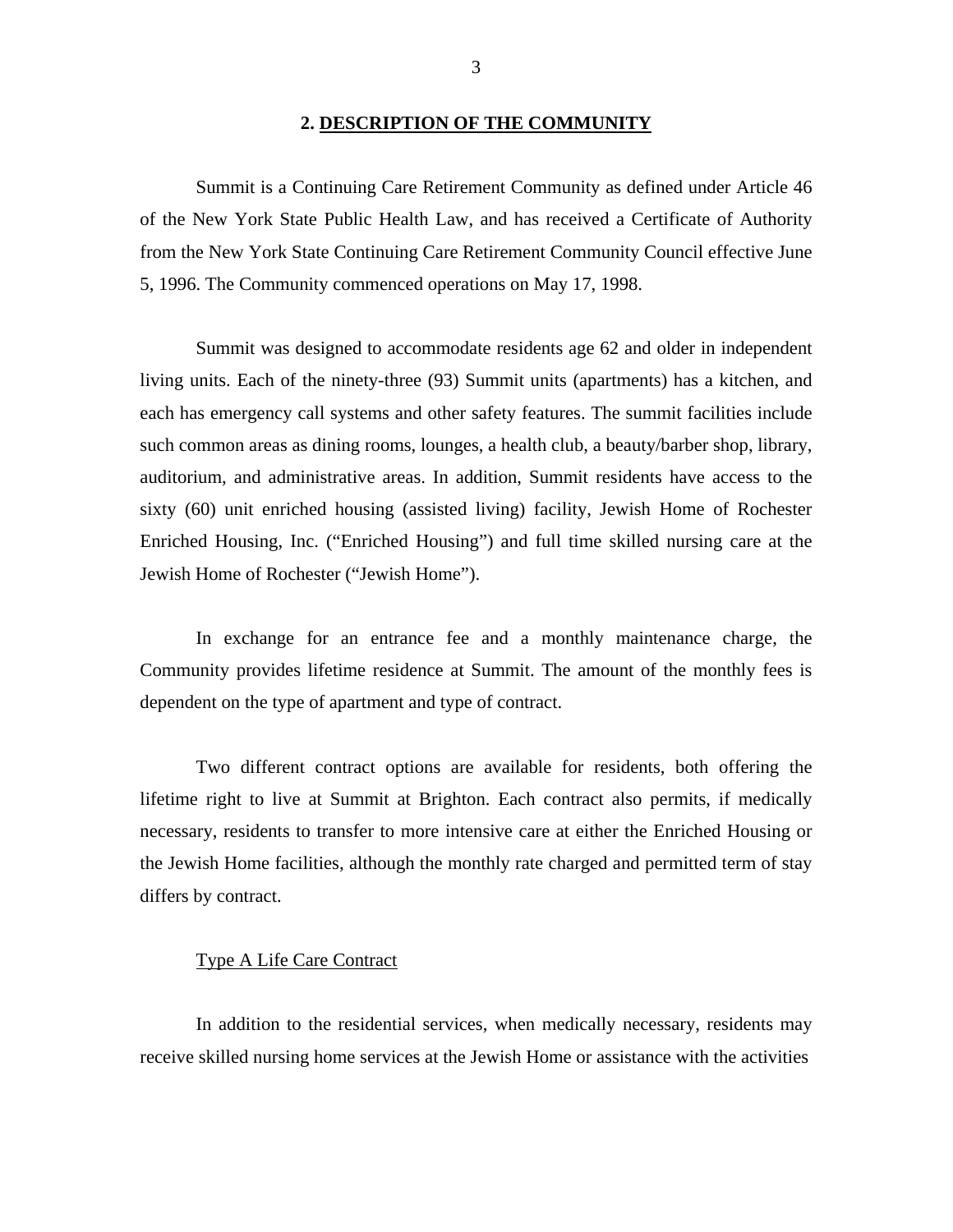of daily living in an enriched housing apartment, at the same monthly fee the resident paid in the independent living apartment.

Entrance fee are due in two installments. Ten percent (10%) of the entrance fee is due when the life care contract is signed, while the remainder is to be paid upon the earlier of (1) the date the resident occupies the facility or (2) sixty (60) days from the date the contract is executed.

Entrance fee includes a residential component and life care component. During the first ninety (90) days after the resident pays the entrance fee in full, all amounts collected by the Community are fully refundable if the resident terminates the contract for any reason. At the end of the ninety (90) day period, the entrance fee will be reduced by a four percent (4%) administration fee and by two percent (2%) for the next three months. At the end of these three months, the remaining ninety percent (90%) of the residential component of the entrance fee will be refundable for the duration of the contract term. Summit will continue to reduce the refund of the life component by two percent (2%) for each additional month of residency until the life care component is fully amortized.

#### Type B Life Care Contract

In addition to residential services, when medically necessary, residents may receive Enriched Housing or Jewish Home services for a lifetime maximum of sixty (60) days, at the same monthly fee the resident paid while living in an independent living apartment. Thereafter, residents will pay the published fee for enriched housing or Jewish Home services.

Entrance fee are due in two installments. Ten percent (10%) of the entrance fee is due when the life care contract is signed, while the remainder is to be paid upon the earlier of (1) the date the resident occupies the facility or (2) sixty (60) days from the date the contract is executed.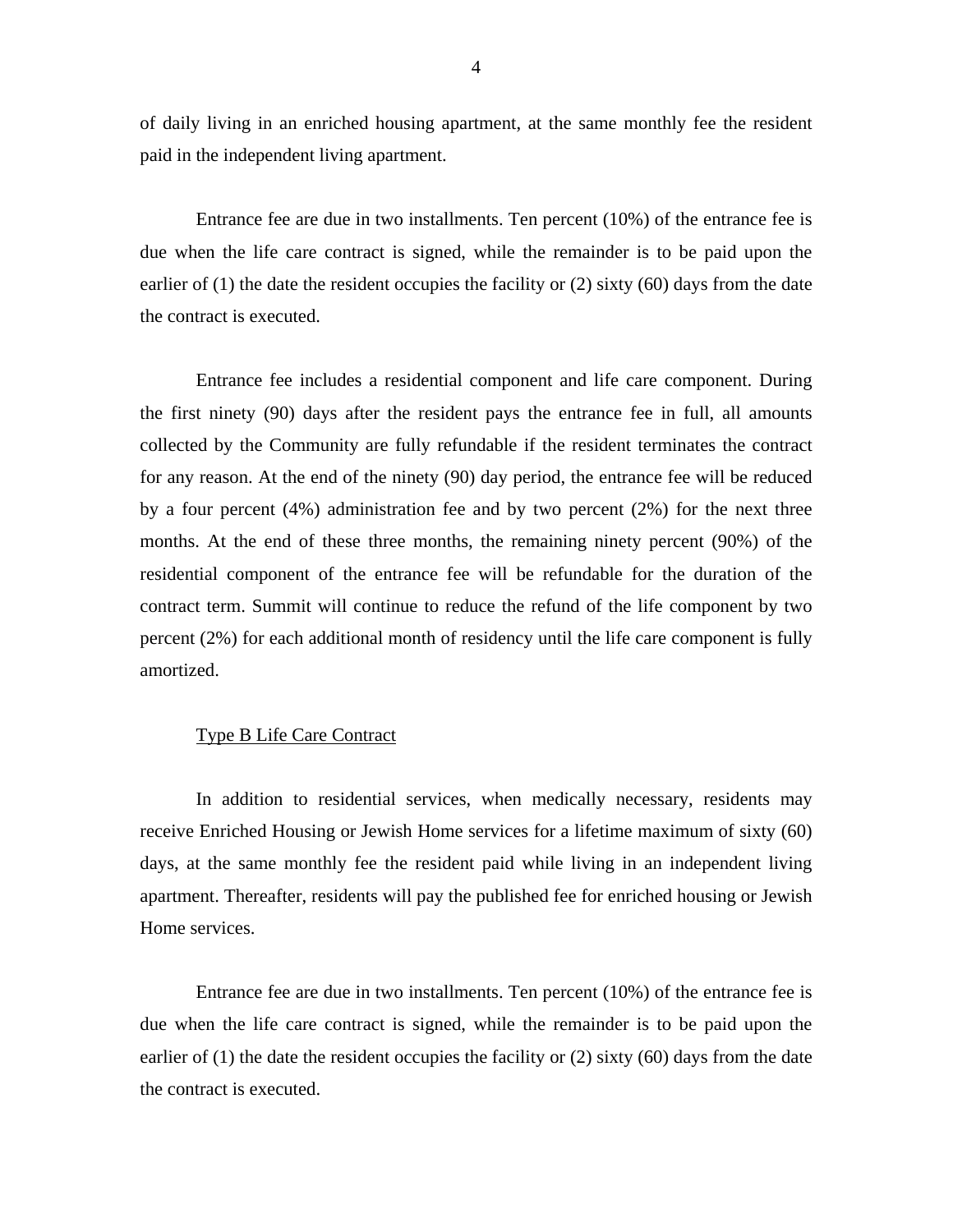<span id="page-6-0"></span>A prospective resident pays an entrance fee for the right to use an independent living apartment at the Summit. During the first ninety (90) days after the resident pays the entrance fee in full, all amounts collected by the Community are fully refundable if the resident terminates the contract for any reason. At the end of the ninety (90) day period, the entrance fee will be reduced by a four percent (4%) administration fee and by two percent (2%) for the next three months. At the end of these three months, Summit will refund, before reduction, ninety percent (90%) of the entrance fee.

Summit is a tax-exempt organization under Section  $501(c)$  (3) of the Internal Revenue Code.

A. Management

Pursuant to the Community's charter and by-laws, management of the Community is vested in a board of directors consisting of not less than seven nor more than eleven members. As of the examination date, the board of directors was comprised of eleven members. The directors as of December 31, 2003 were as follows:

Board of Directors

| Name                             | Position                   |
|----------------------------------|----------------------------|
| Etta K. Atkin<br>Brighton, NY    | Retired                    |
| Julian Gordon<br>Brighton, NY    | Retired                    |
| Joel Kellmanson<br>Pittsford, NY | President,<br>Atkell, Inc. |
| John Lovenheim<br>Rochester, NY  | Retired                    |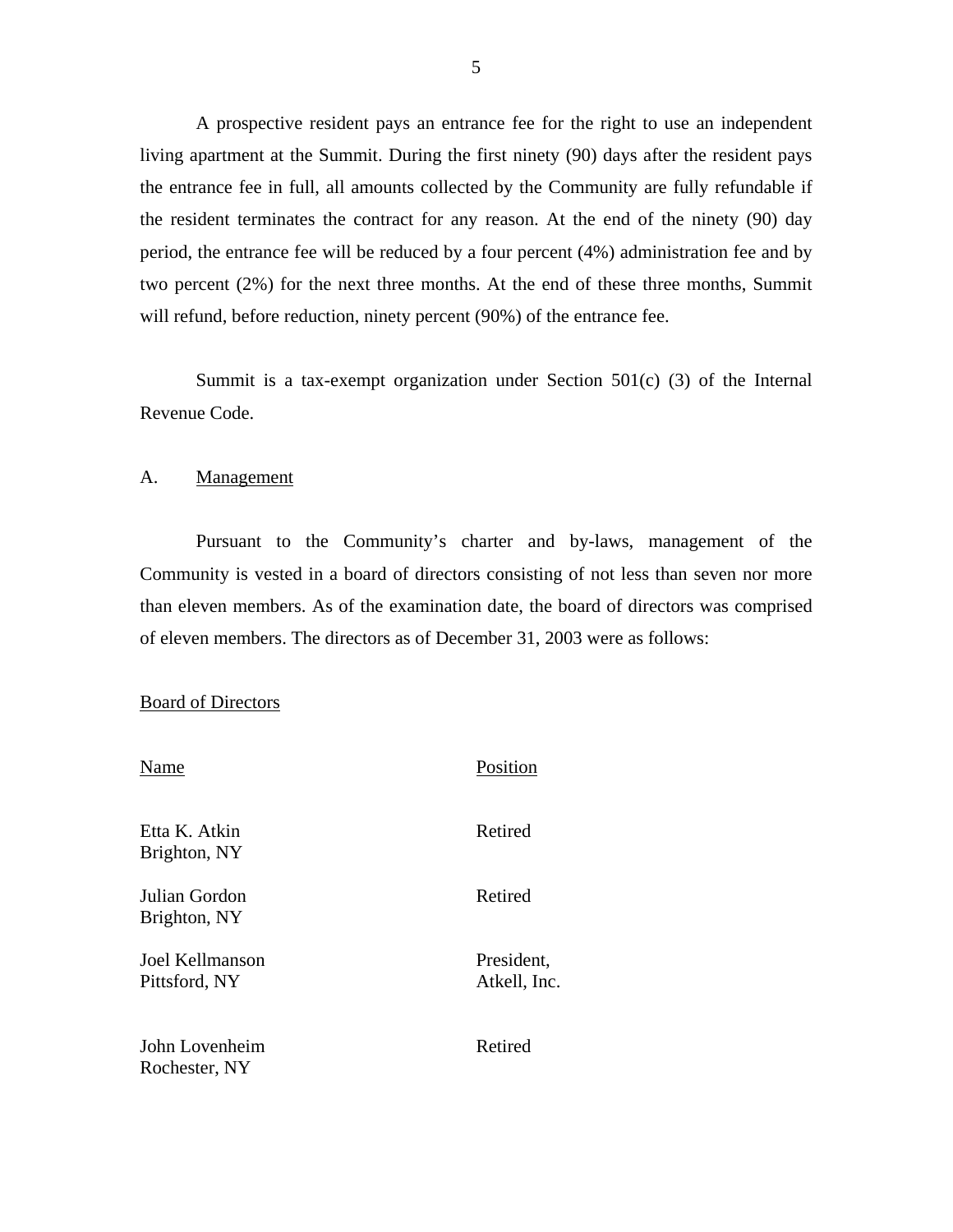Linda Oldfield Attorney,

Harry Pinsky **Retired** Rochester, NY

Brighton, NY

Arlene Schenker President,

Pittsford, NY Myron Silver Retired

Pittsford, NY **Philosophy** Burton D. Tanenbaum **Attorney**,

Adelaide Weinberg Retired Rochester, NY

Rochester, NY Harris Beach LLP

Irving Ruderman Community Resident

Rochester, NY Greater Rochester Section of the National Council of Jewish Women

Culley, Marks, Tanenbaum, Capell  $&$ Pezzulo

The board is required to meet once for an annual meeting, and once additionally each quarter, but may hold special meetings as desired. The board of directors of Summit met twenty-four times during the period of January 1, 2001 through December 31, 2003. A review of the minutes of the board of directors' meetings indicated that board meetings were generally well attended. However, it was noted that two members, Myron Silver and John Lovenheim, attended less than 50% of the meetings they were eligible to attend.

Members of the board have a fiduciary responsibility and must evince an ongoing interest in the affairs of the Community. It is essential that board members attend regular meetings consistently and set forth their views on relevant matters so that the board may reach appropriate decisions.

It is recommended that Directors Silver and Lovenheim improve their respective attendance at board of directors' meetings. Board members who are unable or unwilling to attend meetings consistently should resign or be replaced.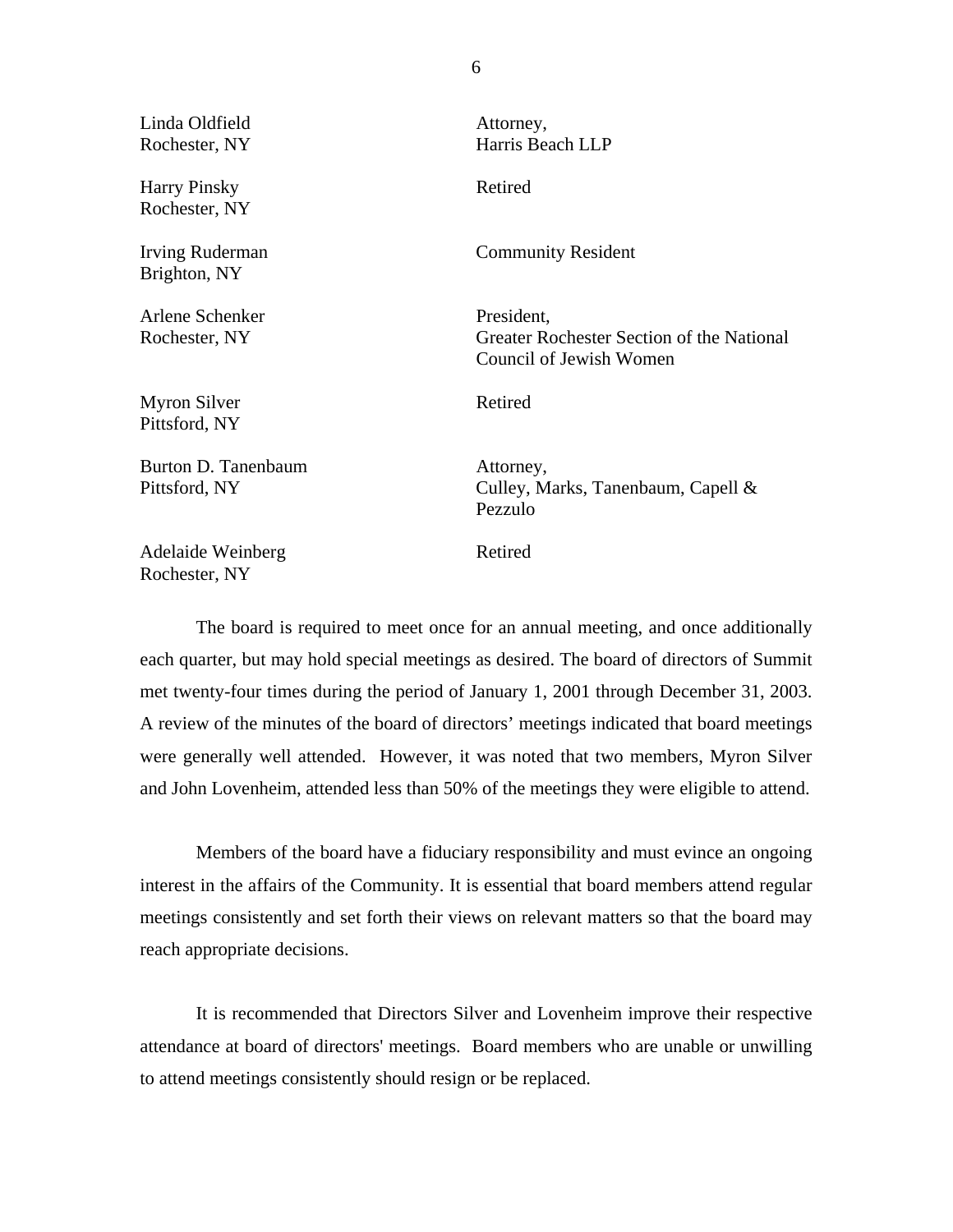The principal officers of the Community as of December 31, 2003 are as follows:

| <b>Officers</b>    | Title                             |
|--------------------|-----------------------------------|
| Harvey Finkelstein | Chief Executive Officer/President |
| Deborah McIlveen   | <b>Chief Financial Officer</b>    |
| Julian Gordon      | Treasurer                         |

### B. Holding Company System

The structure of the Holding Company, as of the examination date, is as follows:



#### *Jewish Health Care System of Rochester*

Summit is a membership organization. The sole voting member of Summit is Jewish Health Care System of Rochester, Inc. ("Jewish Health Care System"). Jewish Health Care system is empowered to appoint the Board of Directors of Summit and to amend its Certificate of Incorporation and By-Laws.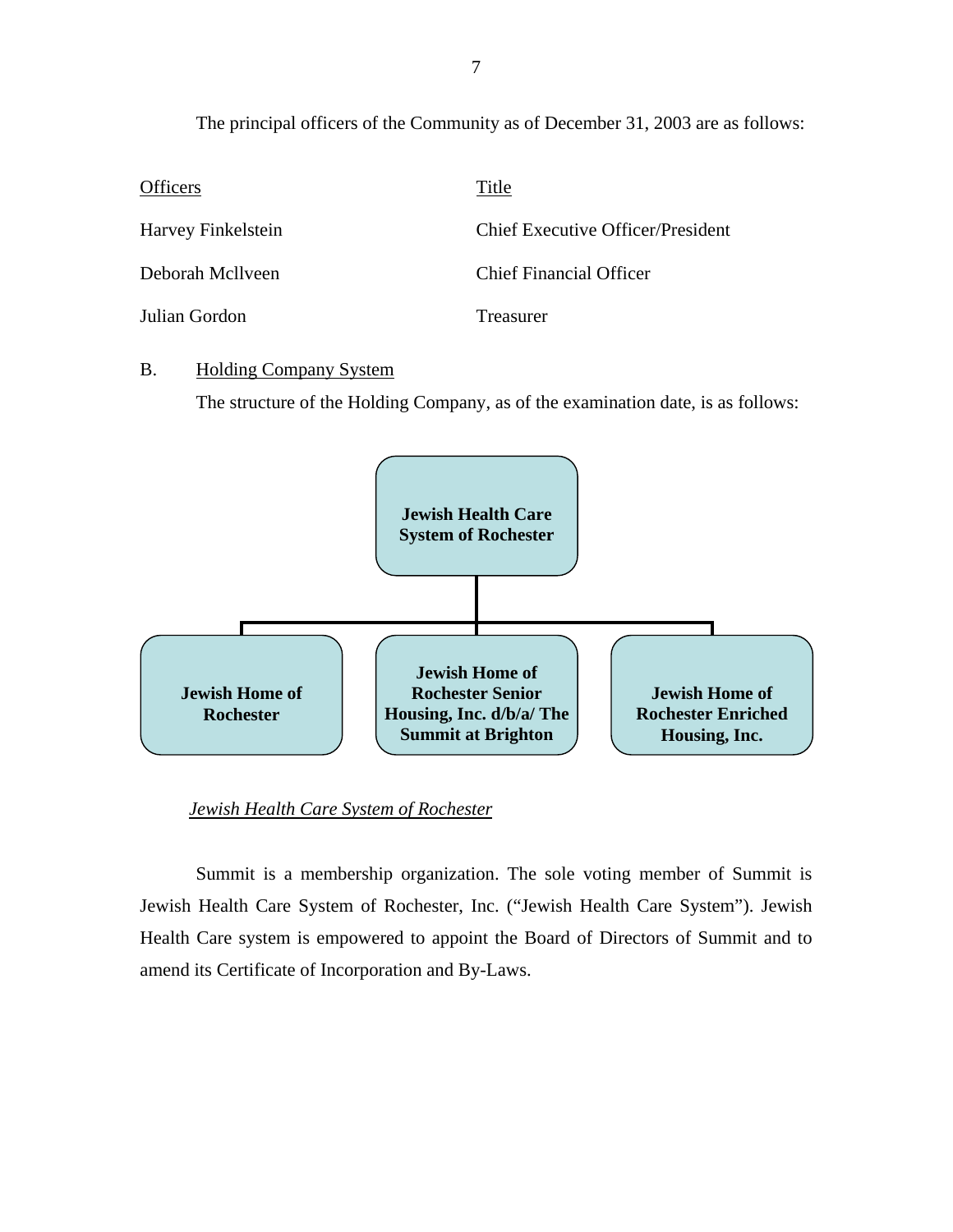#### *Jewish Home of Rochester Enriched Housing, Inc. (Wolk Manor I)*

Summit is incorporated as an affiliate of Jewish Home of Rochester Enriched Housing, Inc. (Wolk Manor I). However, the financial results of the two entities are reported on a consolidated basis within this report. The Commissioner of Health with the assent of the Superintendent of Insurance accepted this accounting treatment. In addition, management services are provided by Summit to Wolk Manor I for which Summit is reimbursed. However, as of the time of this examination, the Community was not able to produce to the examiners a formal written arrangement between the two entities.

It is recommended that the Community put in place a formal management agreement with its affiliate, Jewish Home of Rochester Enriched Housing, Inc. (Wolk Manor I).

#### *Jewish Home of Rochester Enriched Housing, Inc. (Wolk Manor II)*

On June 1, 2002, a management agreement was entered into between Jewish Home of Rochester Enriched Housing, Inc. ("a.k.a. Wolk II") and Jewish Home of Rochester Senior Housing, Inc. Under this agreement, Summit manages, operates and maintains the facility. Wolk II pays a management fee equal to Summit's marginal costs, including pre-opening costs and services provided by Summit. Marginal costs include fees, charges and expenses of Summit relating to the operation of Wolk Manor II.

#### *Jewish Home of Rochester*

The Community is operating under an informal agreement whereby the Jewish Home submits charges for management services rendered to Summit. This arrangement has not been incorporated into a written contractual relationship. There is no clear indication of what specific services the Jewish Home is required to perform in return for such charges.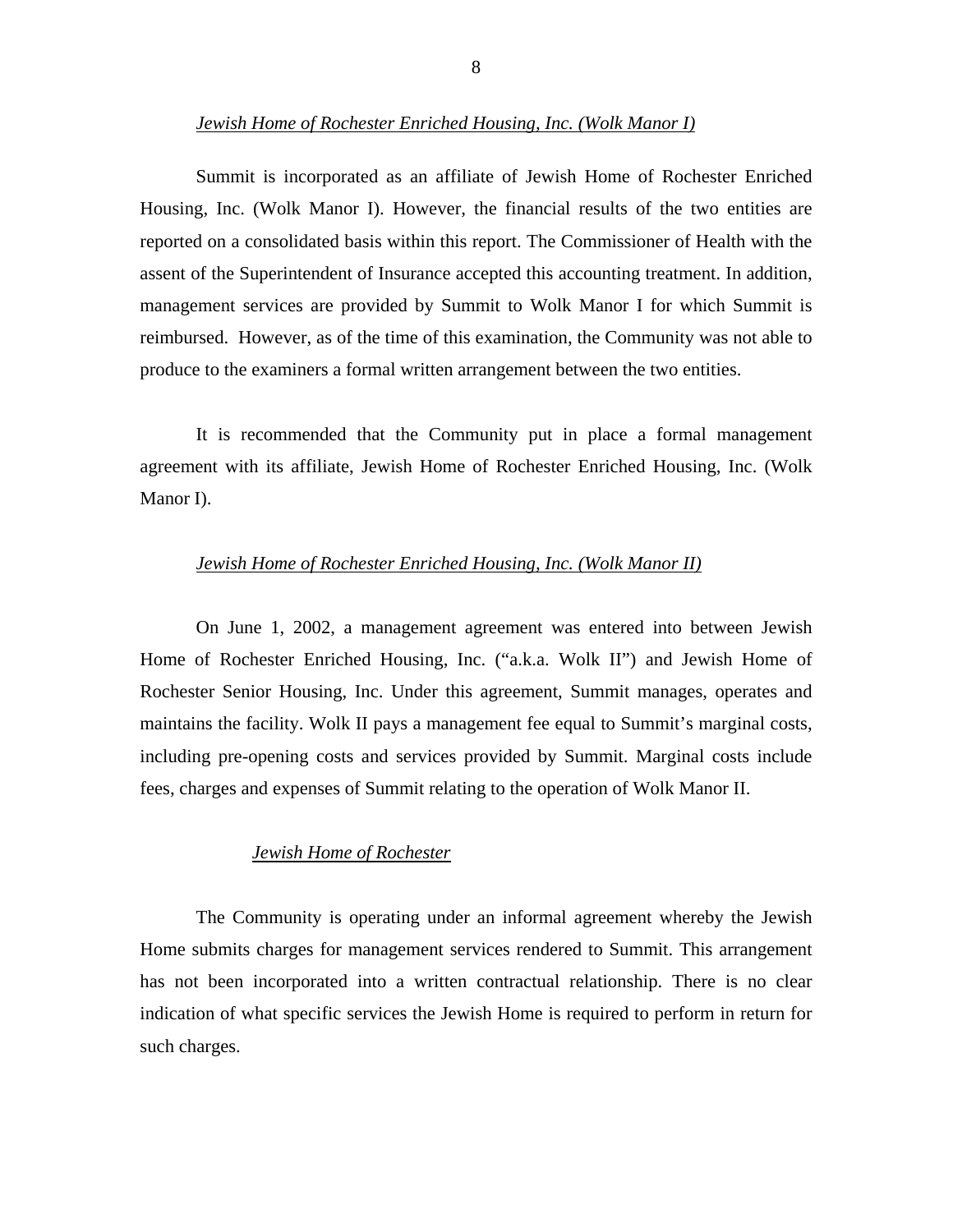<span id="page-10-0"></span>with its affiliate. The Jewish Home of Rochester. It is recommended that the Community establish a formal management agreement

A similar recommendation was made in the prior Report on Examination.

#### C. Occupancy Rates

The following reflect the occupancy rates at each year-end from 2001 to 2003 for Independent Living Units:

| Year End       | 2001  | 2002  | 2003  |
|----------------|-------|-------|-------|
| Occupancy Rate | 98.9% | 98.9% | 94.6% |

#### D. Disaster Recovery Plan

It was noted, that the Policy and Procedure for Resident Evacuation was not included in Summit's Fire Plan and Disaster Manual.

It is recommended that the Community include the Policy and Procedure for Resident Evacuation in Summit's Fire Plan and Disaster Manual.

#### E. Custodial Agreement

The Community was unable to provide the examiner with a copy of the custodial agreement entered into with Bank of New York. The Department regards this agreement as indicative of prudent business practices and recommends such agreement contain the following protective covenants and provisions:

> commercial banks and will continue to maintain such insurance. 1. The bank shall have in force, for its own protection, Bankers Blanket Bond Insurance of the broadest form available for The bank will give the Community 60 days written notice of any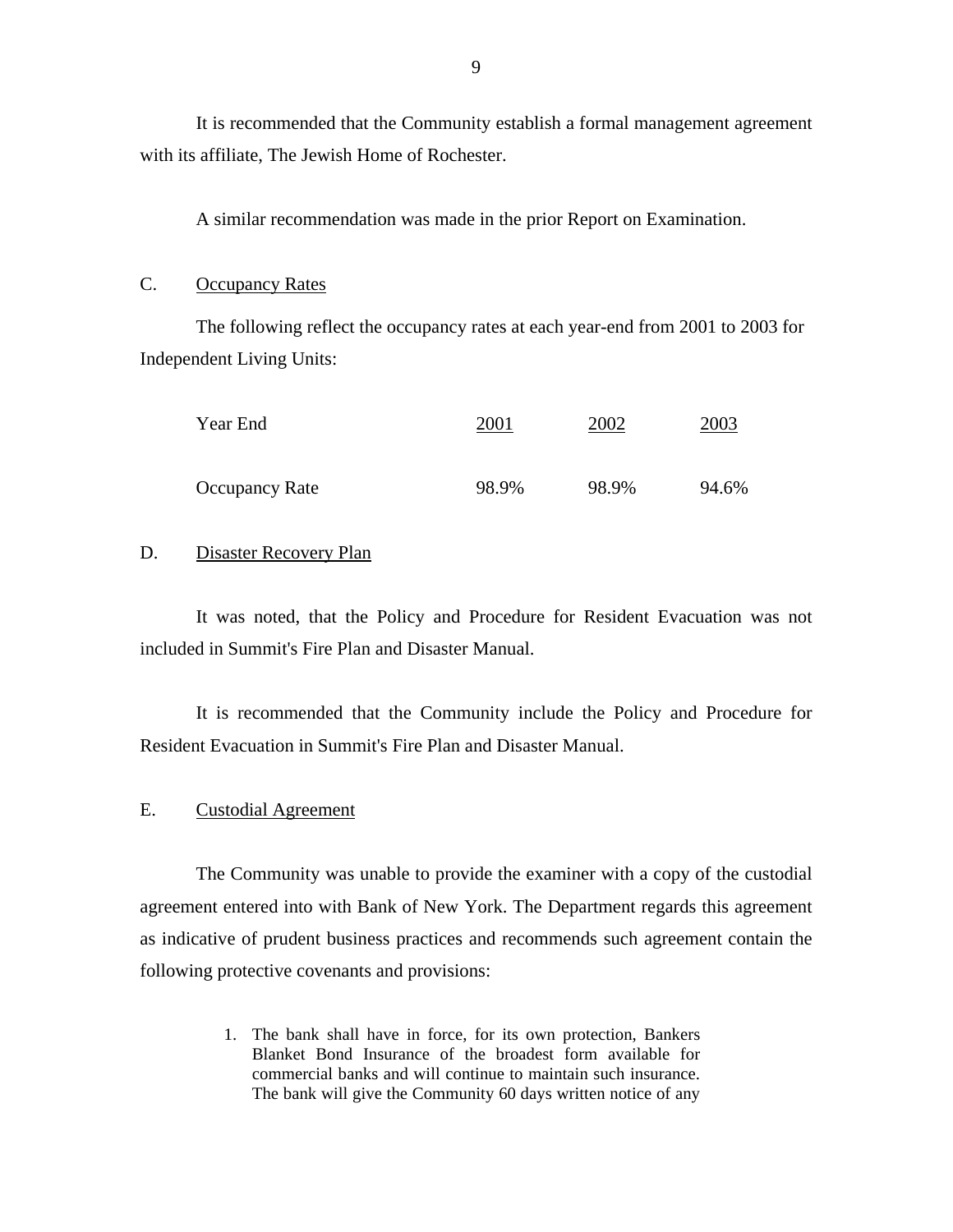material change in the form or amount of such insurance or termination of this coverage.

- 2. The bank will at all times give the securities held by the bank hereunder the same care the bank gives its own property of a similar nature.
- 3. Furnish the Community (at least quarterly) with a list of such securities showing a complete description of each issue, which shall include the number of shares or par value of bonds so held at the end of such quarter.
- 4. Maintain records sufficient to verify information we are required to report in Schedule D of the Annual Statement blank of the Insurance Department of the State of New York.
- 5. The bank shall furnish the Community with the appropriate affidavits in an acceptable form in order for the securities referred to in such affidavits to be recognized as admitted assets of the Community.
- 6. Access shall be during the bank's regular hours. Those persons who shall be entitled to examine, on the bank's premises, securities held by the bank and the bank's records related to those securities, shall be specified. An authorized officer shall furnish the bank with written instructions to that effect.
- 7. Written instructions hereunder shall be signed by any two of the Community's Authorized Officers specified in a separate list for this purpose which will be furnished to the bank from time to time signed by the treasurer or an assistant treasurer and certified under the corporate seal by the secretary or an assistant secretary.
- 8. In connection with any situation involving registration of securities in the name of a nominee of a bank custodian, the custodian agreement should empower the bank to take such action.
- 9. There should be a provision in the agreement that would give the Community the opportunity to secure the most recent report on the review of the custodian's system of internal controls, pertaining to custodian record keeping, issued by internal or independent auditors.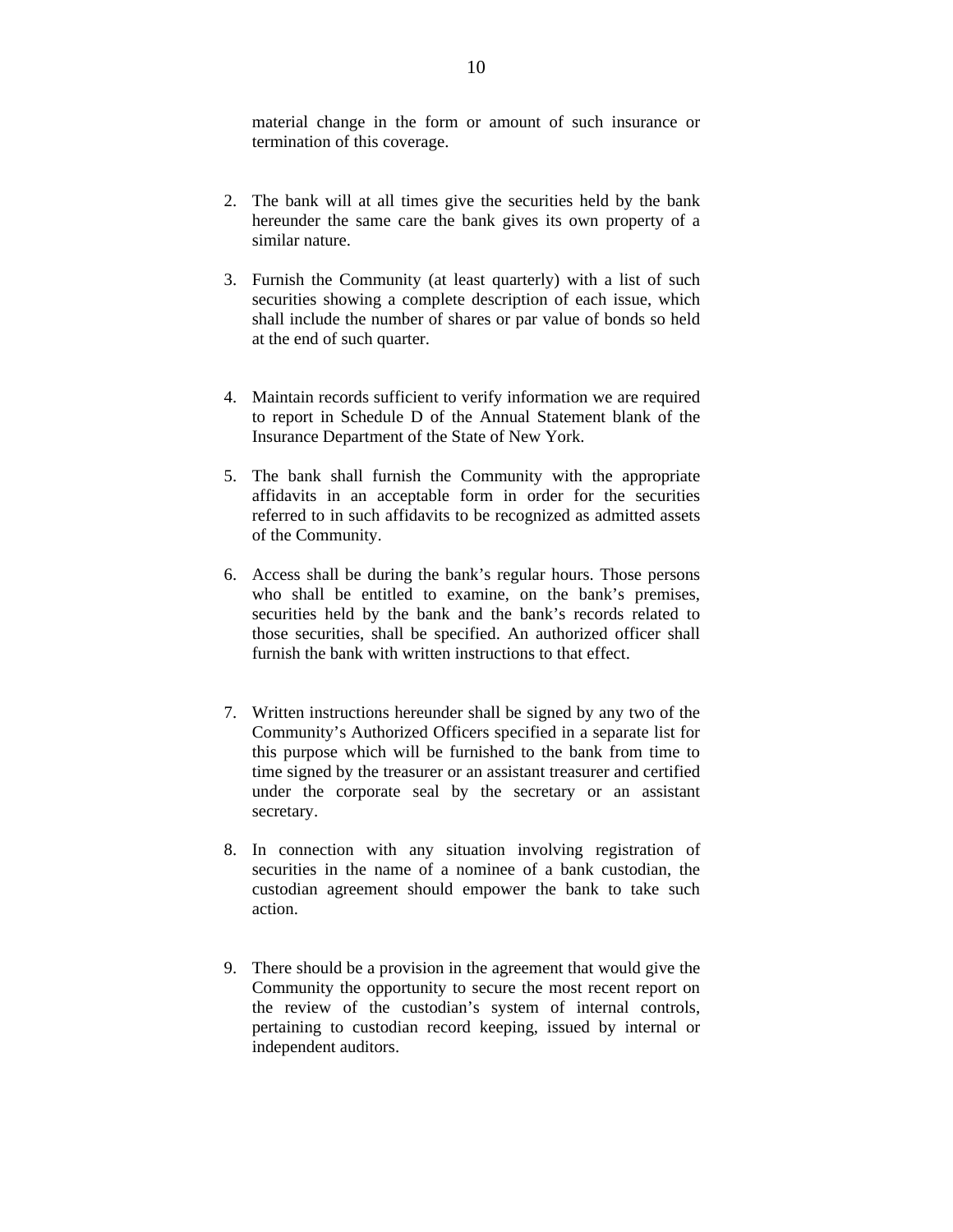<span id="page-12-0"></span>It is recommended that the Community maintain a custodial agreement for the safeguarding of its investments with its custodial bank. It is also recommended that such custodial agreement include the above enumerated protective covenants and provisions.

#### F. Accounts and Records

The Community was unable to provide documentation to support the allocation of shared expenses relative to the salaries of certain shared employees between the Community and the Jewish Home of Rochester.

It is recommended that the Community maintain support studies relative to the percentage allocation of expenses of shared employees between the Community and the Jewish Home of Rochester.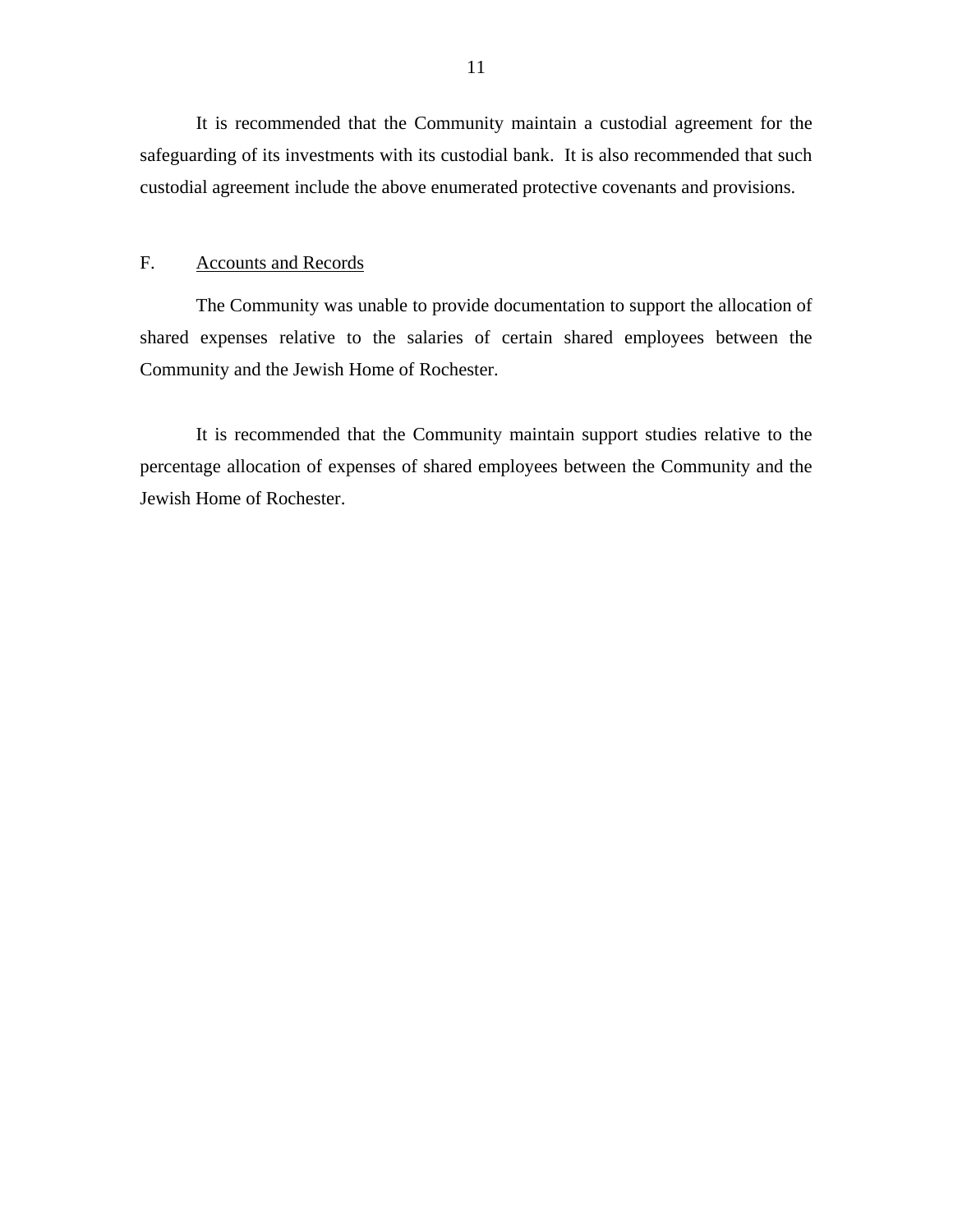## **3. FINANCIAL STATEMENTS**

## A. Balance Sheet

The following shows the assets, liabilities and surplus as determined by this examination. It is the same as the actuarial balance sheet submitted by the Community in May 2004, presented on a statutory accounting basis, pursuant to New York Insurance Department Regulation 140 {11 NYCRR 350}:

| Asset                                     |                  |
|-------------------------------------------|------------------|
| Total current assets                      | \$<br>396,718    |
| Other cash and investments                | 7,514,344        |
| Property, plant and equipment             | 23,159,923       |
| Unamortized financing costs               | 1,717,212        |
| Deferred marketing costs                  | 233,150          |
| <b>Total assets</b>                       | \$<br>33,021,347 |
| Liabilities                               |                  |
| Long term and short term debt             | \$<br>9,795,000  |
| Subordinated loan                         | 2,959,800        |
| Total reserve liability                   | 19,254,956       |
| <b>Total Liabilities</b>                  | \$<br>32,009,756 |
| Net surplus, as of December 31, 2003      | \$<br>1,011,591  |
|                                           |                  |
| Total liabilities and net surplus         | \$<br>33,021,347 |
| Ratio of net surplus to total liabilities | 3.2%             |

 Accountants. Also, there is an immaterial difference due to rounding. It is noted that the asset values herein are reported on a statutory/ actuarial basis. As such, the values differ from the certified financial statements prepared by the Community's Certified Public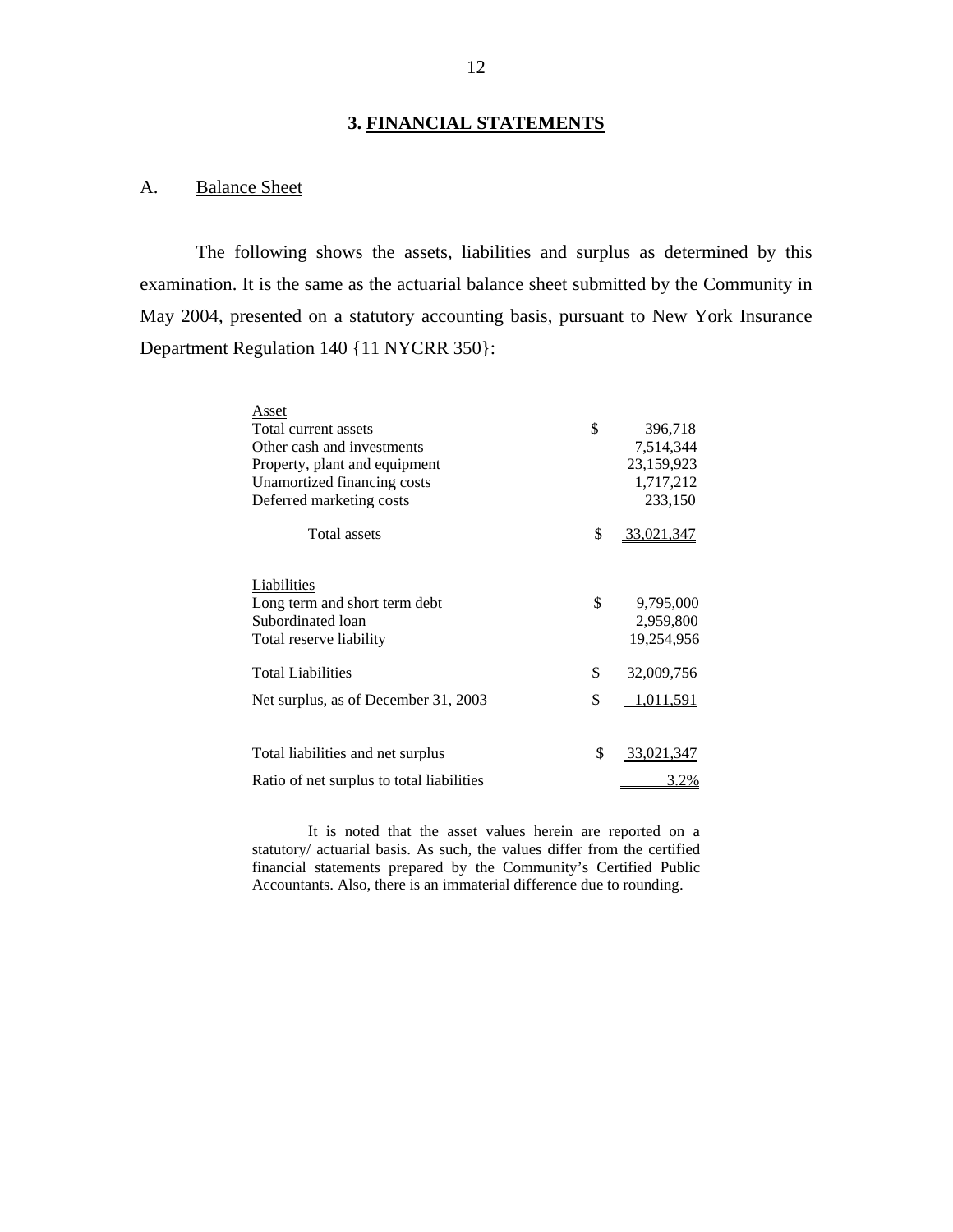# B. Statement of revenue, expenses and net worth

The Statement of revenue and expenses is presented on a GAAP basis for the period January 1, 2001 through December 31, 2003.

| Revenues                                        |                   |  |  |
|-------------------------------------------------|-------------------|--|--|
| Monthly maintenance fees                        | \$8,312,136       |  |  |
| Other revenue from residents                    | 104,408           |  |  |
| Revenue from related organizations              | 3,768,760         |  |  |
| Earned entrance fees (net of refunds)           | 1,737,001         |  |  |
| Interest and dividend income                    | 368,421           |  |  |
| Net realized capital gains (losses)             | (1, 493)          |  |  |
| Aggregate write-ins for other operating revenue | 644,961           |  |  |
| Non-operating revenue                           | 40,978            |  |  |
| Total revenues                                  | \$14,975,172      |  |  |
| Expenses                                        |                   |  |  |
| Interest expense                                | \$2,022,330       |  |  |
| Residence expense                               |                   |  |  |
| Facility expense                                | 1,875,851         |  |  |
| Dining                                          | 2,920,394         |  |  |
| Health expense                                  | 1,959,661         |  |  |
| Administration expense                          | 981,659           |  |  |
| Depreciation and amortization                   | 2,865,620         |  |  |
| Real estate tax                                 | 162,653           |  |  |
| Aggregate write-ins for other operating expense | 3,831,141         |  |  |
| Total expenses                                  | <u>16,619,309</u> |  |  |
| GAAP basis Net Income (loss)                    | \$(1,644,137)     |  |  |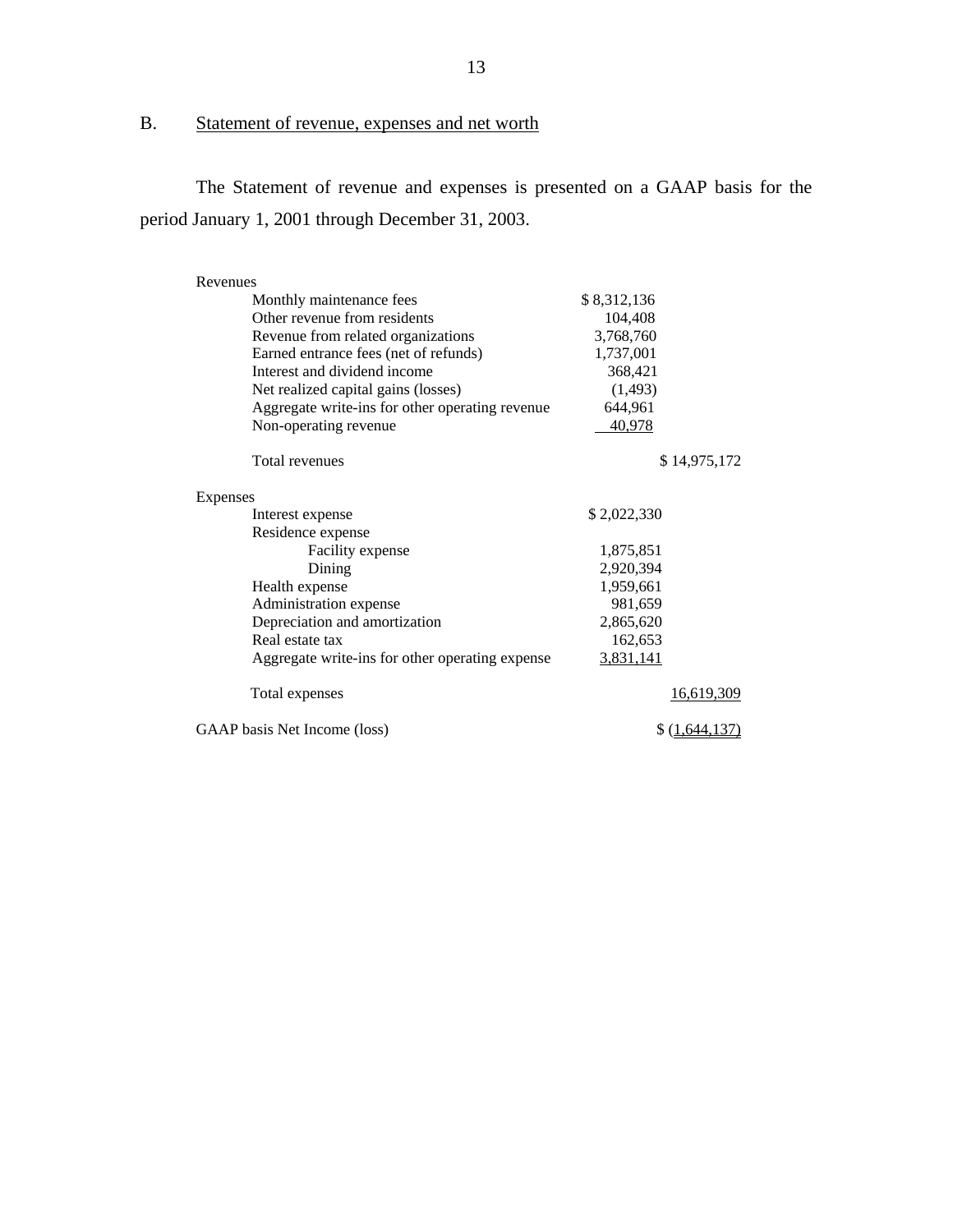C. Changes in actuarial surplus

Surplus increased \$1,862,182 during the examination period, January 1, 2001 through December 31, 2003, detailed as follows:

| Surplus per report on examination as of December 31, 2000 | \$(850,591) |
|-----------------------------------------------------------|-------------|
|-----------------------------------------------------------|-------------|

|                                                           | Gains in<br>Net Worth | Losses in<br>Worth |             |
|-----------------------------------------------------------|-----------------------|--------------------|-------------|
| GAAP basis Net Income (loss)<br>Statutory adjustment      | \$3,506,319           | (\$1,644,137)      |             |
| Net Increase in Actuarial Surplus                         |                       |                    | \$1,862,182 |
| Surplus per report on examination as of December 31, 2003 |                       |                    | \$1,011,591 |

## **4. MARKET CONDUCT REVIEW**

The examination included a market conduct review focusing on the following major areas:

- a) Sales and advertising
- b) Disclosure statement
- c) Residency agreement

No problem areas were encountered during the review.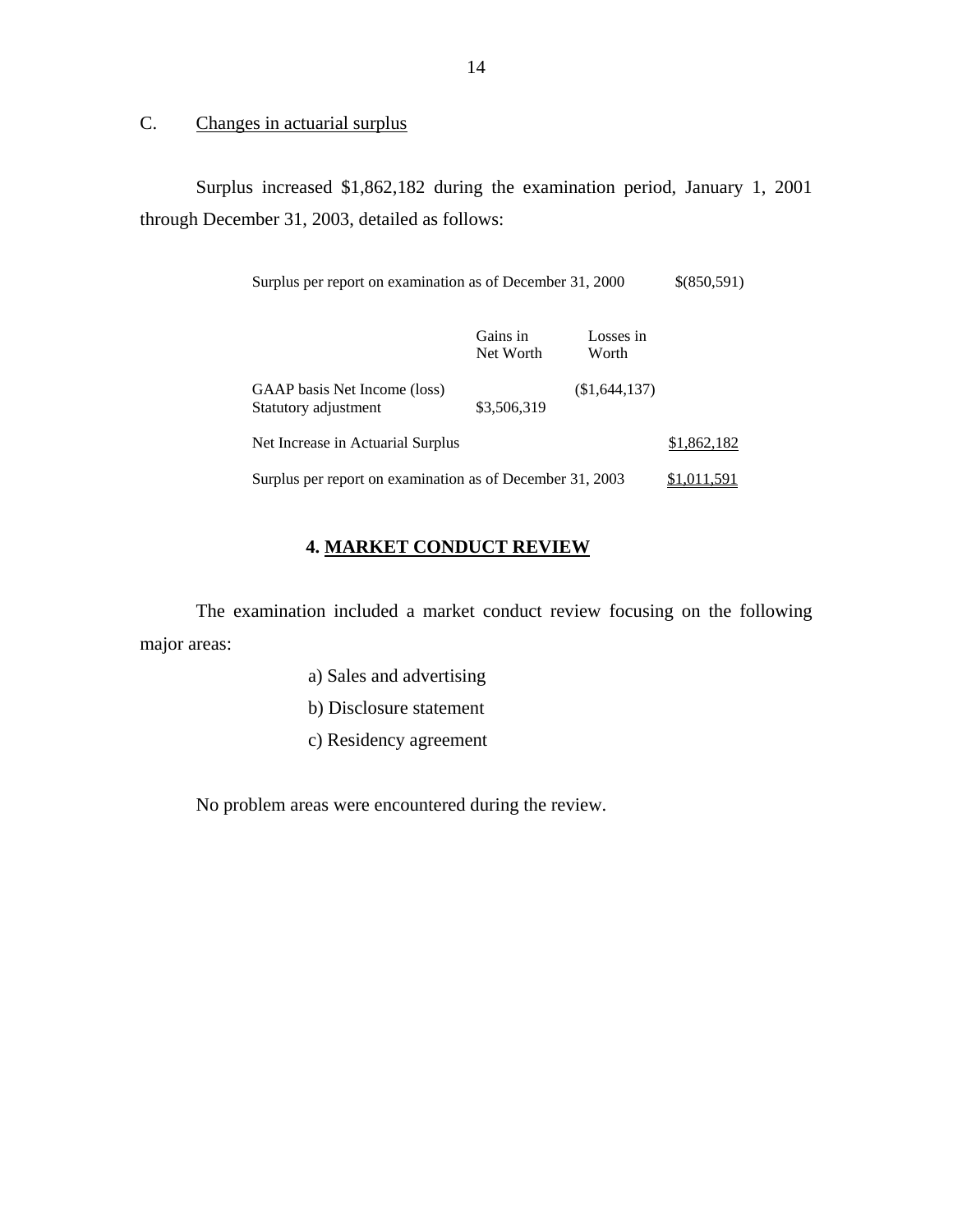## **COMPLIANCE WITH PRIOR REPORT ON EXAMINATION**

<span id="page-16-0"></span>The prior report on examination contained six (6) comments and recommendations as follows (page numbers refer to the prior report):

## PAGE NO.

| 1. | It is recommended that the board comply with its own by-laws<br>and postpone or cancel board meetings at which a quorum does<br>not exist.                                              | 6  |
|----|-----------------------------------------------------------------------------------------------------------------------------------------------------------------------------------------|----|
|    | The Community has complied with this recommendation.                                                                                                                                    |    |
| 2. | It is recommended that members on conference call and<br>excused absences are recorded in the board minutes.                                                                            | 6  |
|    | The Community has complied with this recommendation.                                                                                                                                    |    |
| 3. | It is recommended that board members attend meetings<br>whenever possible.                                                                                                              | 6  |
|    | The Community did not comply with this recommendation. A<br>similar recommendation is included in this report.                                                                          |    |
| 4. | It is recommended that the Community establish a formal<br>management agreement with its affiliate, the Jewish Home of<br>Rochester.                                                    | 8  |
|    | The Community did not comply with recommendation. A<br>similar recommendation is included in this report.                                                                               |    |
| 5. | It is recommended that the Community offer the Type B<br>contract to all applicants.                                                                                                    | 12 |
|    | The Community has complied with this recommendation.                                                                                                                                    |    |
| 6. | It is recommended that the Community change its policy to<br>ensure all entrance Fees are returned within the time parameters<br>defined by New York Public Health Law Section 4609(4). | 12 |

The Community has complied with this recommendation.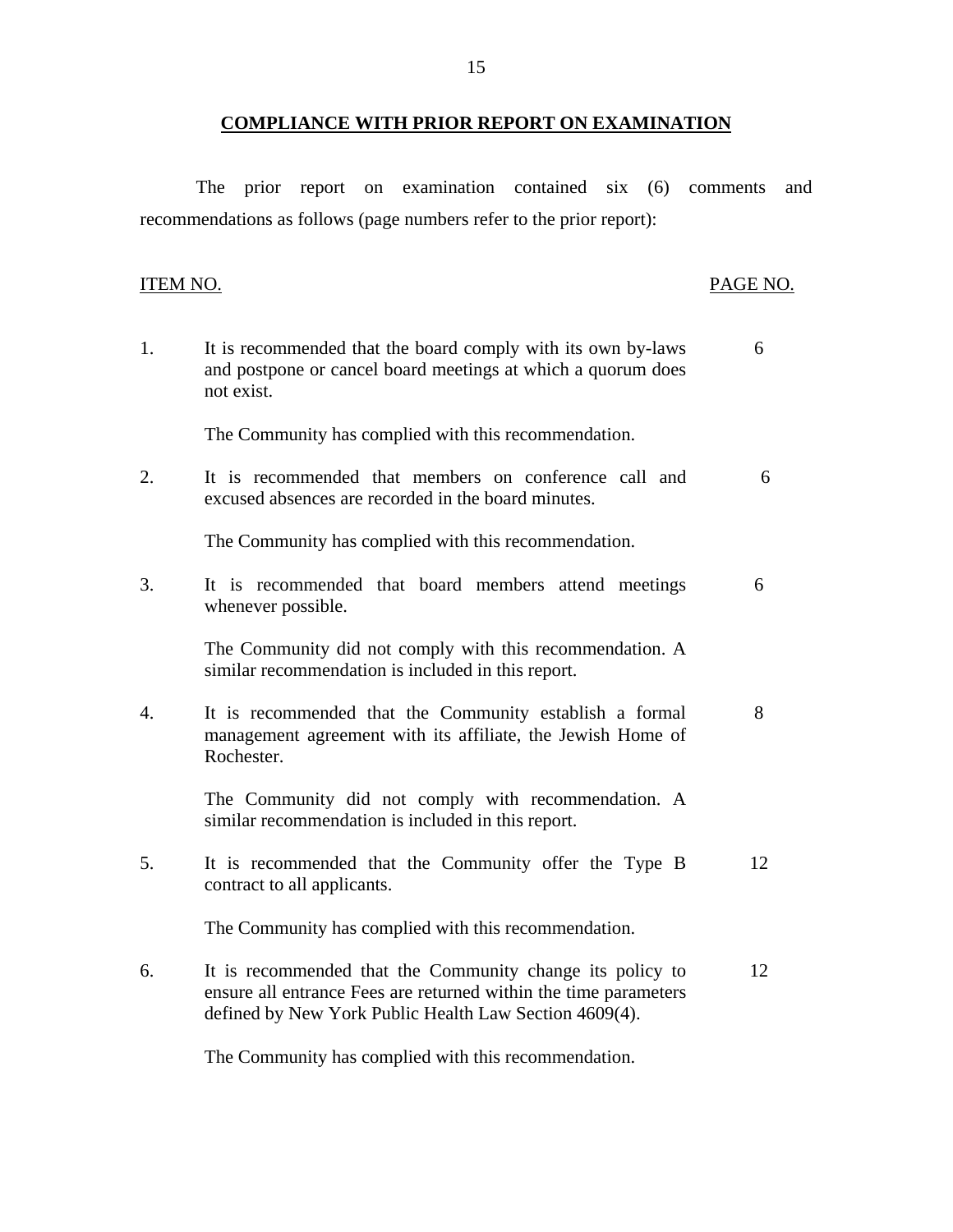## **SUMMARY OF COMMENTS AND RECOMMENDATIONS**

provisions.

#### <span id="page-17-0"></span>ITEM NO. PAGE NO.

| A.        | It is recommended that Directors Silver and Lovenheim<br>improve their respective attendance at board of directors'<br>meetings. Board members who are unable or unwilling to<br>attend meetings consistently should resign or be replaced.        | 6  |
|-----------|----------------------------------------------------------------------------------------------------------------------------------------------------------------------------------------------------------------------------------------------------|----|
| <b>B.</b> | It is recommended that the Community put in place a formal<br>management agreement with its affiliate, Jewish Home of<br>Rochester Enriched Housing, Inc. (Wolk Manor I).                                                                          | 8  |
| C.        | It is recommended that the Community establish a formal<br>management agreement with its affiliate, The Jewish Home of<br>Rochester.                                                                                                               | 9  |
| D.        | It is recommended that the Community include the Policy and<br>Procedure for Resident Evacuation in Summit's Fire Plan and<br>Disaster Manual.                                                                                                     | 9  |
| Е.        | It is recommended that the Community maintain a custodial<br>agreement for the safeguarding of its investments with its<br>custodial bank. It is also recommended that such custodial<br>agreement include the enumerated protective covenants and | 11 |

F. It is recommended that the Community maintain support 11 studies relative to the percentage allocation of expenses of shared employees between the Community and the Jewish Home of Rochester.